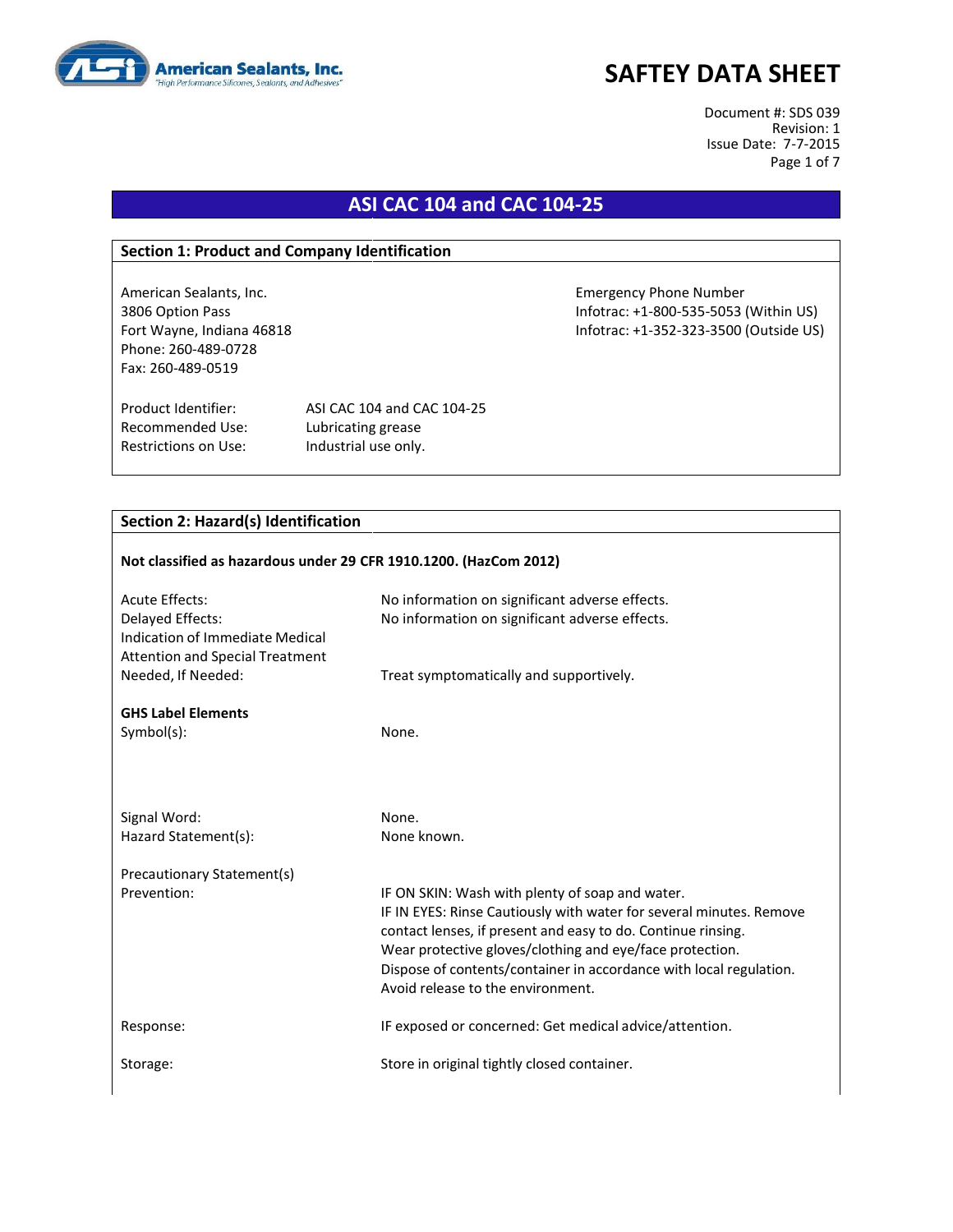Disposal: Dispose of contents/container in accordance with local/regional/national/international regulations.

| Section 3: Composition/Information on Ingredients |               |            |
|---------------------------------------------------|---------------|------------|
| <u>CAS</u>                                        | Component     | Percent    |
| Proprietary                                       | Zinc compound | $60 - 100$ |

| <b>Section 4: First-Aid Measures</b> |                                                                                                                                                                                                             |  |
|--------------------------------------|-------------------------------------------------------------------------------------------------------------------------------------------------------------------------------------------------------------|--|
| Inhalation:                          | IF INHALED: Remove to fresh air.<br>Get medical attention if symptoms occur.                                                                                                                                |  |
| Skin Contact:                        | IF ON SKIN: Wash off with plenty of soap and water.<br>Take off contaminated clothing and wash before use.                                                                                                  |  |
|                                      | If irritation persists: Get medical advice/attention.                                                                                                                                                       |  |
| Eye Contact:                         | Flush with large amounts of water for at least 15 minutes. Remove contact lenses, if<br>present and easy to do. Continue rinsing.<br>If eye irritation develops and persists: Get medical advice/attention. |  |
| Ingestion:                           | Do NOT induce vomiting<br>Rinse mouth thoroughly with water.<br>Get immediate medical attention if symptoms occur.                                                                                          |  |

| <b>Section 5: Fire-Fighting Measures</b>                          |                                                                                                                                                                                                                                             |
|-------------------------------------------------------------------|---------------------------------------------------------------------------------------------------------------------------------------------------------------------------------------------------------------------------------------------|
| Suitable Extinguishing Media:                                     | No data available.                                                                                                                                                                                                                          |
| Unsuitable Extinguishing Media:                                   | Do not use water jet as an extinguisher, as this will spread the fire.                                                                                                                                                                      |
| Specific Hazards Arising from the Chemical                        |                                                                                                                                                                                                                                             |
| Hazardous Decomposition Products:                                 | Formaldehyde.                                                                                                                                                                                                                               |
| Special Protective Equipment and<br>Precautions for Firefighters: | Firefighters should wear full-face, self-contained breathing apparatus<br>and impervious protective clothing.<br>Heat may cause the containers to pressurize and possibly rupture.<br>During fire, gases hazardous to health may be formed. |
| Special Protective Actions for<br>Firefighters:                   | No data available.                                                                                                                                                                                                                          |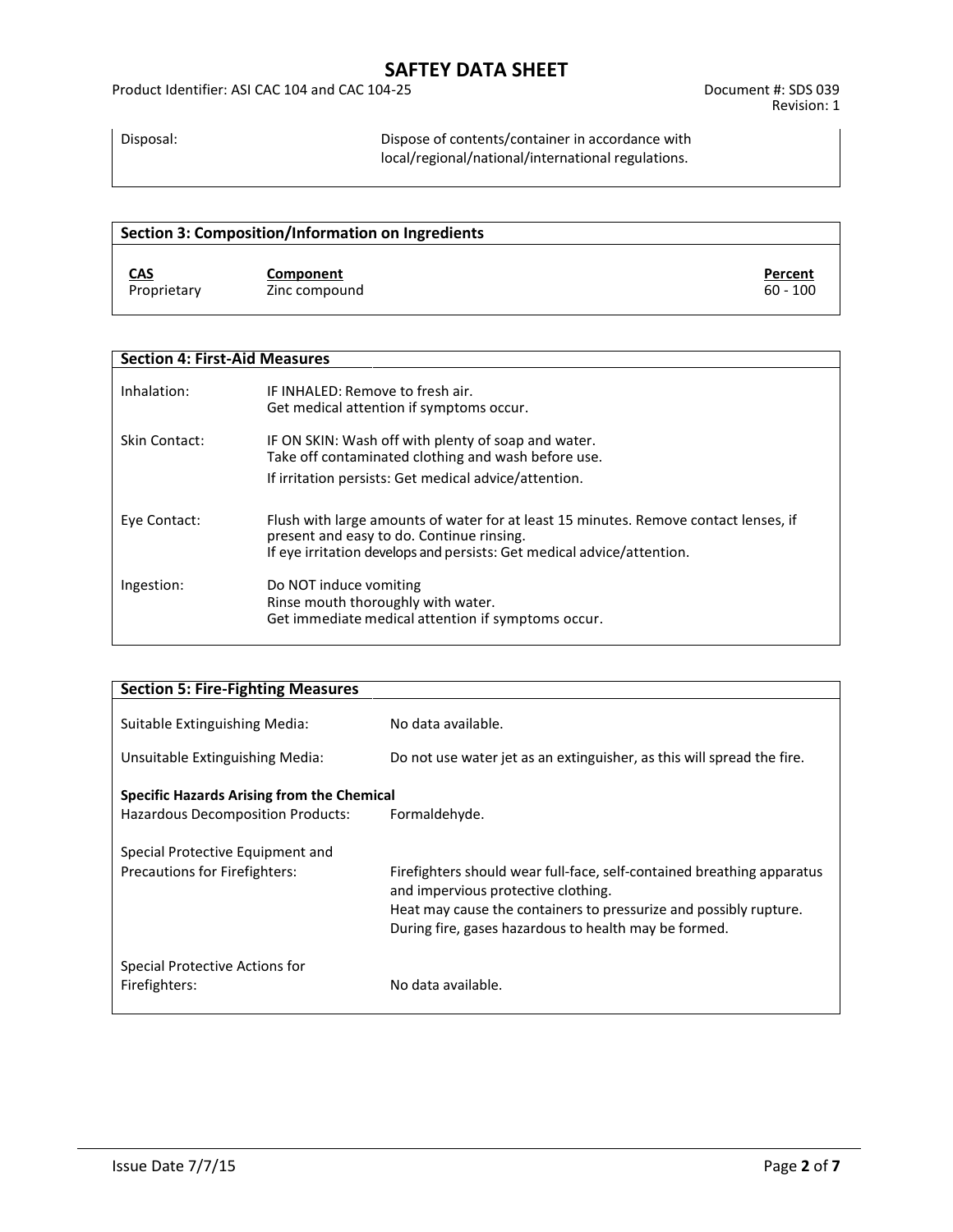**Section 6: Accidental Release Measures**

| Personal Precautions, Protective<br><b>Equipment and Emergency Procedures:</b> | Wear personal protective clothing and equipment, see Section 8.<br>Do not handle damaged containers or spilled material unless<br>wearing appropriate protective clothing. Keep unauthorized<br>personnel away, Only personnel trained for the hazards of this<br>material should perform clean up and disposal.<br>Ensure adequate ventilation. |
|--------------------------------------------------------------------------------|--------------------------------------------------------------------------------------------------------------------------------------------------------------------------------------------------------------------------------------------------------------------------------------------------------------------------------------------------|
| <b>Environment Precautions:</b>                                                | Avoid release to the environment. Do not contaminate water<br>sources or sewer. Prevent further leakage or spillage if safe to do so<br>and protect against releases into the environment. Remediate as<br>appropriate.                                                                                                                          |
| Methods and Materials for Containment<br>and Cleaning Up:                      | Ventilate the area. Stop the flow of material if possible without<br>personal risk. Absorb with sand or other inert absorbent.                                                                                                                                                                                                                   |

| <b>Section 7: Handling and Storage</b>                           |                                                                                                                             |
|------------------------------------------------------------------|-----------------------------------------------------------------------------------------------------------------------------|
|                                                                  |                                                                                                                             |
| <b>Precautions for Safe Handling</b>                             |                                                                                                                             |
| <b>Protective Measures:</b>                                      | Always wear recommended personal protective clothing and<br>equipment, see Section 8.                                       |
|                                                                  | Contains a component that when heated at or above 300F (150C) may<br>generate Formaldehyde vapors.                          |
|                                                                  | Do not expose to intense heat as product may expand and pressurize<br>container.                                            |
| Advice on General Occupational                                   |                                                                                                                             |
| Hygiene:                                                         | Do not eat, drink, or smoke when using this product.<br>Wash thoroughly after handling.                                     |
|                                                                  | Contaminated work clothing should not be allowed out of the                                                                 |
|                                                                  | workplace. Discard contaminated footwear that cannot be cleaned.                                                            |
|                                                                  | Avoid contact with skin, eyes, and clothing.                                                                                |
| Conditions for Safe Storage, including<br>any Incompatibilities: | Store in original tightly closed container. Avoid contact with oxidizing<br>agents. Store away from incompatible materials. |
| Incompatibilities:                                               | Oxidizing agents.                                                                                                           |

| <b>Section 8: Exposure Controls/Personal Protection</b> |                                          |                                                         |  |
|---------------------------------------------------------|------------------------------------------|---------------------------------------------------------|--|
| <b>Component Exposure Limits</b>                        |                                          |                                                         |  |
| <b>CAS</b>                                              | Component                                | <b>Exposure Limits</b>                                  |  |
| Proprietary                                             | Zinc compound                            | OSHA Z-1: 5 mg/m3 PEL (Fume)                            |  |
|                                                         |                                          | 15 mg/m3 PEL (Total dust)                               |  |
|                                                         |                                          | 5 mg/m3 PEL (Respirable fraction)                       |  |
|                                                         | <b>Appropriate Engineering Controls:</b> | Provide adequate general and local exhaust ventilation. |  |

Appropriate Engineering Controls: Provide adequate general and local exhaust ventilation.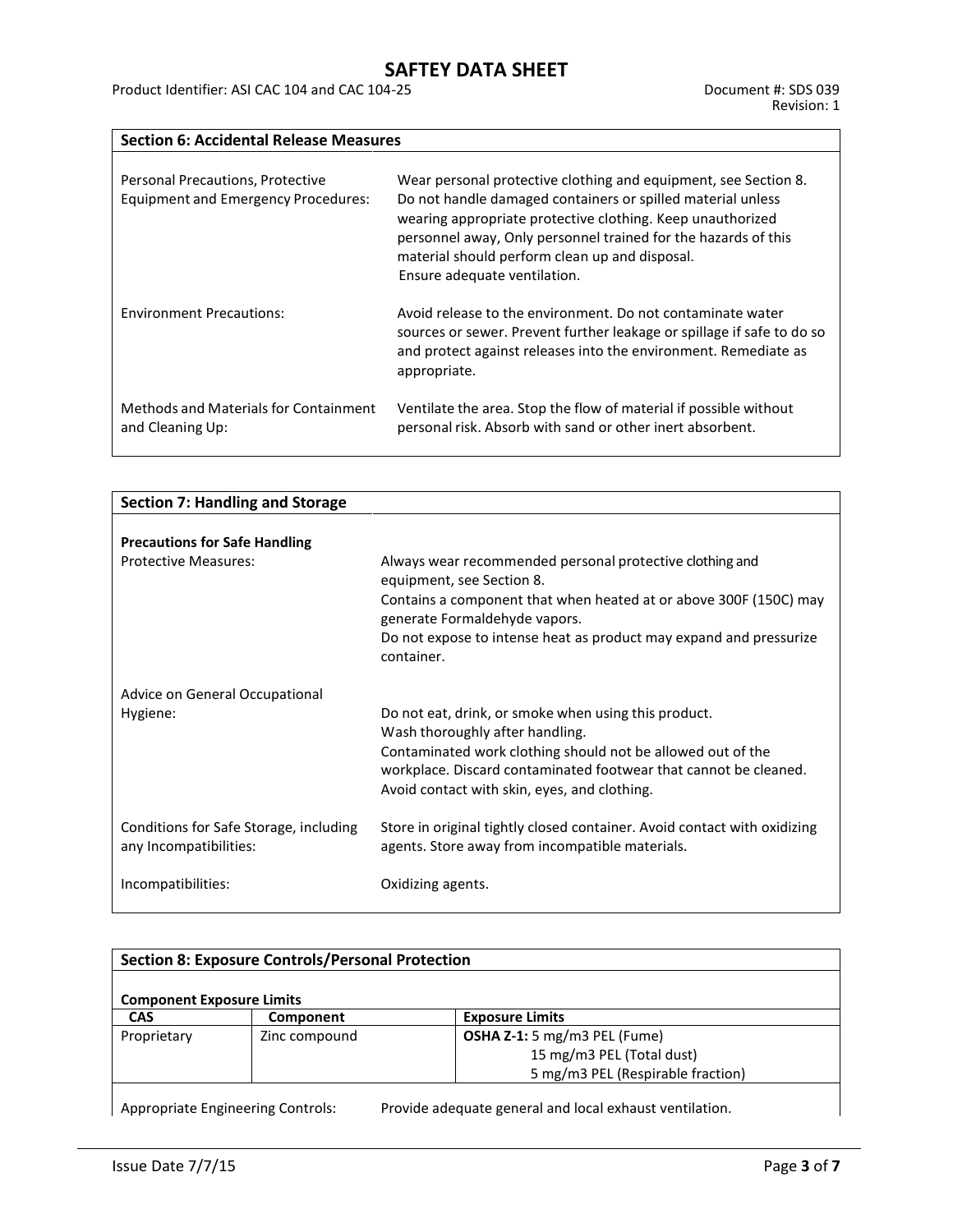Product Identifier: ASI CAC 104 and CAC 104-25 Document #: SDS 039

| <b>Individual Protection Measures</b><br>Eye/Face Protection: | Wear safety glasses with side shields or goggles.                                                                                                                                              |
|---------------------------------------------------------------|------------------------------------------------------------------------------------------------------------------------------------------------------------------------------------------------|
| Skin Protection:                                              | Wear chemical-resistant gloves, footwear, and protective clothing<br>appropriate for the risk of exposure. Contact health and safety<br>professional or manufacturer for specific information. |
| <b>Respiratory Protection:</b>                                | In case of inadequate ventilation use suitable respirator. Seek advice<br>from supervisor on the company's respiratory protection standards.                                                   |

### **Section 9: Physical and Chemical Properties**

| <b>Physical State:</b><br>Solid  |                        | Appearance: Solid         |               |
|----------------------------------|------------------------|---------------------------|---------------|
| Color:                           | White                  | Physical Form: Semi-solid |               |
| Odor:                            | Odorless               | <b>Odor Threshold:</b>    | Not available |
| pH:                              | Not available          | <b>Melting Point:</b>     | Not available |
| <b>Boiling Point:</b>            | Not available          | Decomposition:            | Not available |
| <b>Flash Point:</b>              | 260 °C (500 °F)        | <b>Evaporation Rate:</b>  | Not available |
| <b>OSHA Flammability Class:</b>  | Not available          | <b>Vapor Pressure:</b>    | Not available |
| Vapor Density (air = $1$ ):      | Not available          | Density:                  | 2.35          |
| Specific Gravity (water $= 1$ ): | Not available          | <b>Water Solubility:</b>  | Insoluble     |
| Log KOW:                         | Not available          | Coeff. Water/Oil Dist:    | Not available |
| KOC:                             | Not available          | <b>Auto Ignition:</b>     | Not available |
| Viscosity:                       | $>$ 20.5 mm2/s (40 °C) | VOC:                      | Not available |
| <b>Volatility:</b>               | Not available          | <b>Molecular Formula:</b> | Not available |
|                                  |                        |                           |               |

| <b>Section 10: Stability and Reactivity</b> |                                          |  |
|---------------------------------------------|------------------------------------------|--|
| Reactivity:                                 | No reactivity hazard is expected.        |  |
| <b>Chemical Stability:</b>                  | No data available.                       |  |
| Possibility of Hazardous Reactions:         | Hazardous polymerization does not occur. |  |
| Conditions to Avoid:                        | Avoid heat or contamination.             |  |
| Incompatible Materials:                     | Oxidizing agents.                        |  |
| Hazardous Decomposition Products:           | Formaldehyde.                            |  |
|                                             |                                          |  |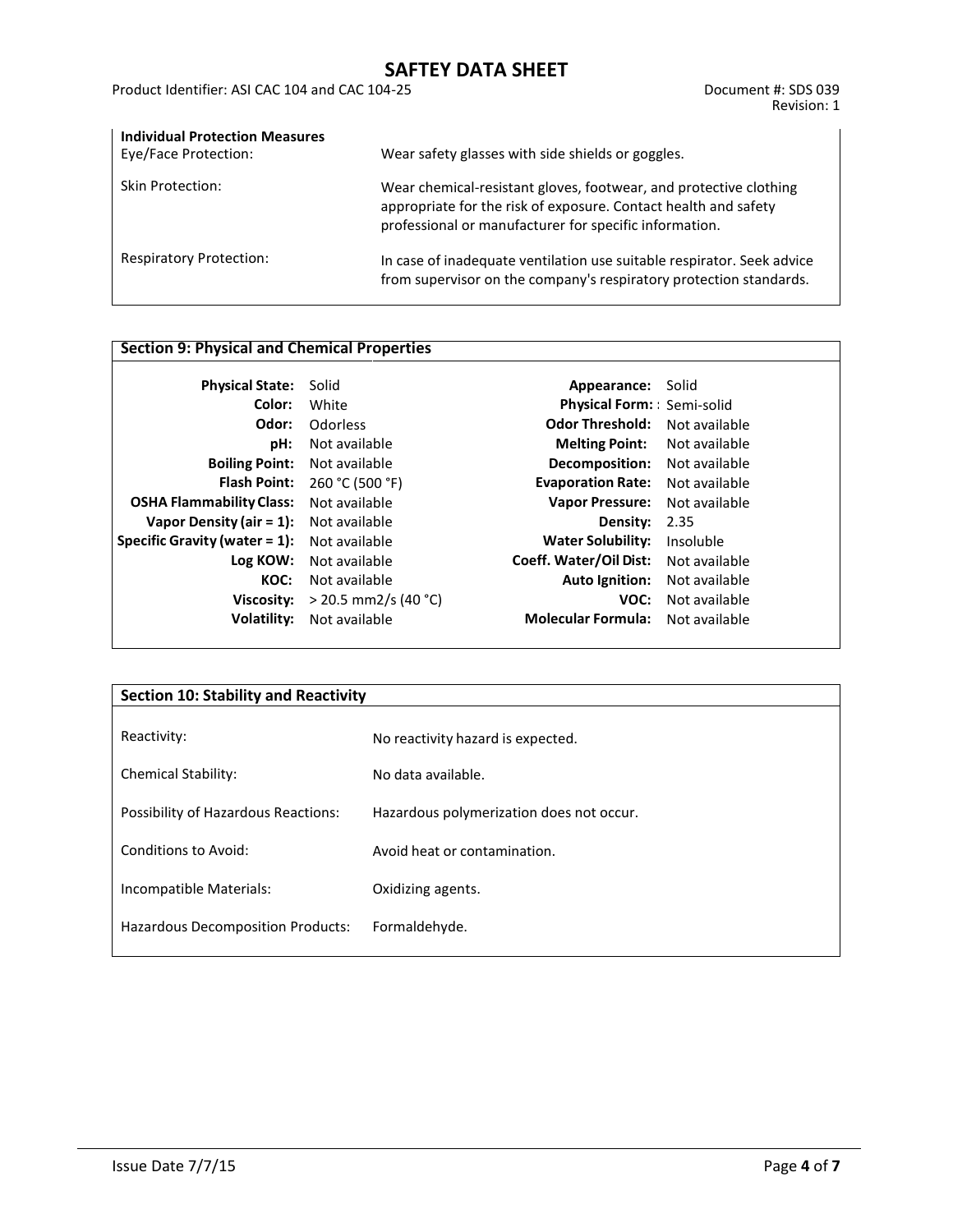### **Section 11: Toxicological Information**

#### **Acute Toxicity**

### **Component Analysis – LD50/LC50**

| <b>CAS</b>                                  | Component                                       | <b>Result</b>                                                            | <b>Dose</b>                                                                                    |  |
|---------------------------------------------|-------------------------------------------------|--------------------------------------------------------------------------|------------------------------------------------------------------------------------------------|--|
| Proprietary                                 | ATEmix()                                        | LD50 Oral                                                                | $2000 - 5000$ mg/kg                                                                            |  |
|                                             |                                                 | LD50 Dermal                                                              | $2000 - 5000$ mg/kg                                                                            |  |
|                                             |                                                 |                                                                          |                                                                                                |  |
|                                             | <b>Information on Likely Routes of Exposure</b> |                                                                          |                                                                                                |  |
| Inhalation:                                 |                                                 |                                                                          | Inhalation is the primary route of exposure. In high concentrations,                           |  |
|                                             |                                                 |                                                                          | vapors, fumes or mists may irritate nose, throat and mucus membranes.                          |  |
|                                             |                                                 |                                                                          |                                                                                                |  |
| Ingestion:                                  |                                                 | May be ingested by accident. Ingestion may cause irritation and malaise. |                                                                                                |  |
|                                             |                                                 |                                                                          |                                                                                                |  |
| Skin Contact:                               |                                                 | Prolonged skin contact may cause redness and irritation.                 |                                                                                                |  |
|                                             |                                                 |                                                                          |                                                                                                |  |
| Eye Contact:                                |                                                 |                                                                          | Eye contact is possible and should be avoided.                                                 |  |
|                                             |                                                 |                                                                          |                                                                                                |  |
| Immediate Effects:                          |                                                 | No information is available.                                             |                                                                                                |  |
|                                             |                                                 |                                                                          |                                                                                                |  |
| Delayed Effects:                            |                                                 | No information is available.                                             |                                                                                                |  |
|                                             |                                                 |                                                                          |                                                                                                |  |
|                                             | Medical Conditions Aggravated by                |                                                                          |                                                                                                |  |
| Exposure:                                   |                                                 | No information is available.                                             |                                                                                                |  |
|                                             |                                                 |                                                                          |                                                                                                |  |
| Irritation/Corrosivity Data:                |                                                 | No data available.                                                       |                                                                                                |  |
|                                             |                                                 |                                                                          |                                                                                                |  |
| <b>Respiratory Sensitization:</b>           | No data available.                              |                                                                          |                                                                                                |  |
|                                             |                                                 |                                                                          |                                                                                                |  |
| Dermal Sensitization:<br>No data available. |                                                 |                                                                          |                                                                                                |  |
|                                             |                                                 |                                                                          |                                                                                                |  |
|                                             | Germ Cell Mutagenicity:<br>No data available.   |                                                                          |                                                                                                |  |
|                                             |                                                 |                                                                          |                                                                                                |  |
| Carcinogenicity:                            |                                                 | No data available.                                                       |                                                                                                |  |
|                                             |                                                 |                                                                          |                                                                                                |  |
| <b>Component Carcinogenicity:</b>           |                                                 |                                                                          |                                                                                                |  |
|                                             |                                                 |                                                                          | No ingredient of this product present at levels greater than or equal to 0.1% is identified as |  |
|                                             |                                                 |                                                                          | probable, possible or confirmed human carcinogen by IARC, OSHA, and NTP.                       |  |
|                                             |                                                 |                                                                          |                                                                                                |  |
| Reproductive Toxicity:                      |                                                 | No data available.                                                       |                                                                                                |  |
|                                             |                                                 |                                                                          |                                                                                                |  |
|                                             | Specific Target Organ Toxicity -                | No data available.                                                       |                                                                                                |  |
| Single Exposure:                            |                                                 |                                                                          |                                                                                                |  |
|                                             |                                                 |                                                                          |                                                                                                |  |
|                                             | Specific Target Organ Toxicity -                | No data available.                                                       |                                                                                                |  |
| Repeated Exposure:                          |                                                 |                                                                          |                                                                                                |  |
|                                             |                                                 |                                                                          |                                                                                                |  |
| <b>Aspiration Hazard:</b>                   |                                                 | No data available.                                                       |                                                                                                |  |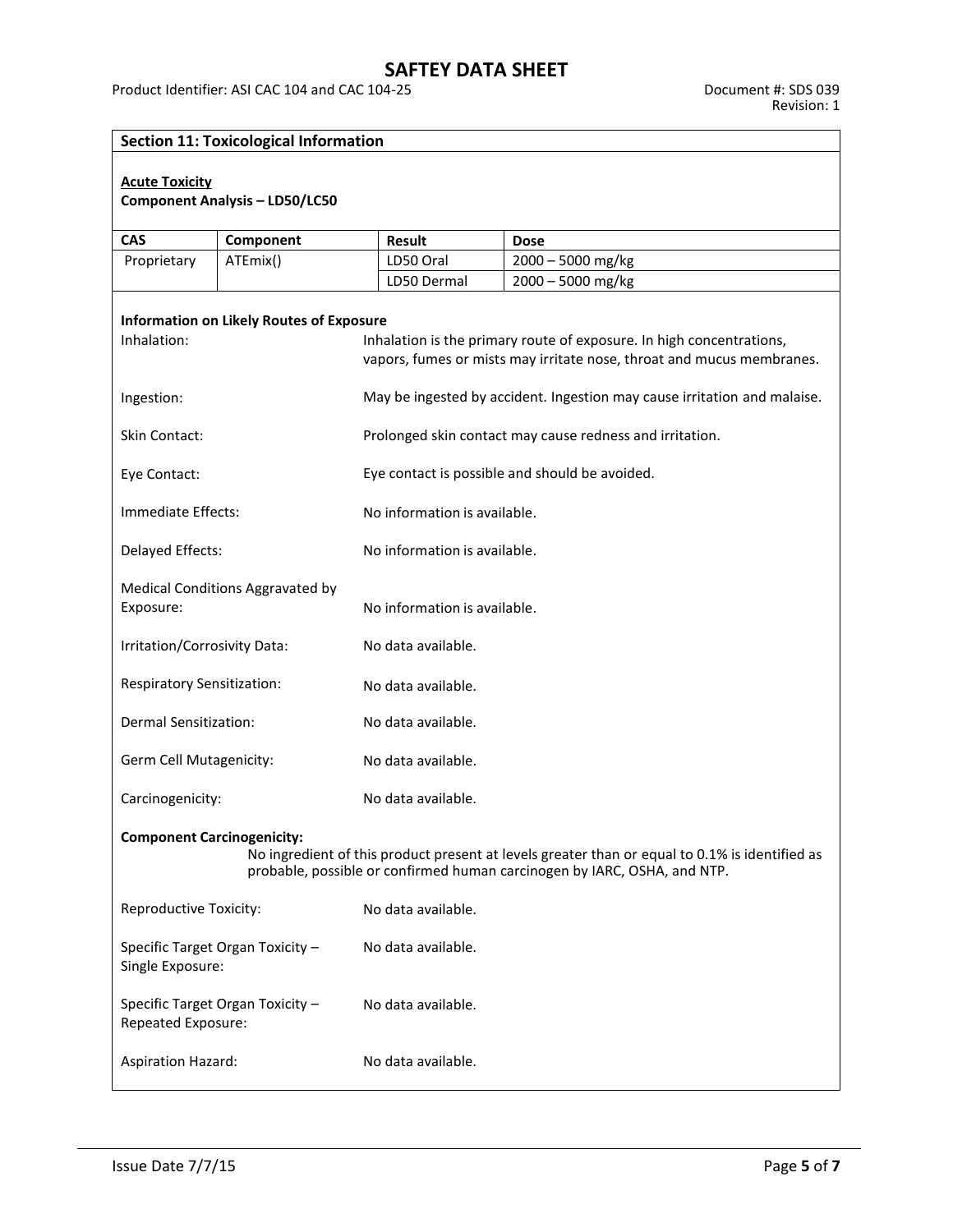Product Identifier: ASI CAC 104 and CAC 104-25 **Document #: SDS 039** Document #: SDS 039

### **Section 12: Ecological Information**

#### **Ecotoxicity**

This product has not been evaluated for ecological toxicity or other environmental effects.

| <b>Component Analysis – Aquatic Toxicity:</b> No information available for the product. |
|-----------------------------------------------------------------------------------------|
|                                                                                         |

| Persistence and Degradability:    | No information available for the product. |
|-----------------------------------|-------------------------------------------|
| <b>Bioaccumulative Potential:</b> | No information available for the product. |
| Mobility in Soil:                 | No information available for the product. |
| Biodegration:                     | No information available for the product. |

| <b>Section 13: Disposal Considerations</b> |                                                                                                                                                                                                                                                        |  |  |  |
|--------------------------------------------|--------------------------------------------------------------------------------------------------------------------------------------------------------------------------------------------------------------------------------------------------------|--|--|--|
| Disposal Methods:                          | Dispose in accordance with all applicable federal, state/regional and<br>local laws and regulations. This product does not meet the criteria of a<br>hazardous waste as defined under the Resource Conservation and<br>Recovery Act (RCRA) 40 CFR 261. |  |  |  |
| Disposal of Contaminated Packaging:        | Empty containers should be taken to an approved waste handling site<br>for recycling or disposal.                                                                                                                                                      |  |  |  |
| <b>Component Waste Numbers:</b>            | The U.S. EPA has not published waste numbers for this product's<br>components.                                                                                                                                                                         |  |  |  |

| <b>Section 14: Transport Information</b> |                                                         |
|------------------------------------------|---------------------------------------------------------|
|                                          |                                                         |
| <b>International Regulation</b>          |                                                         |
| IATA:                                    | Not regulated as a dangerous good.                      |
| IMDG:                                    | Not regulated as a dangerous good.                      |
| Transport in bulk according to Annex     |                                                         |
| II of MARPOL 73/78 and the IBC Code:     | This product is not intended to be transported in bulk. |
|                                          |                                                         |
| <b>Domestic Regulation</b>               |                                                         |
| DOT:                                     | Not regulated as a dangerous good.                      |
|                                          |                                                         |

### **Section 15: Regulatory Information**

### **US Federal Regulations**

OSHA Specifically Regulated Substances (29 CFR

None present or none present in regulated quantities.